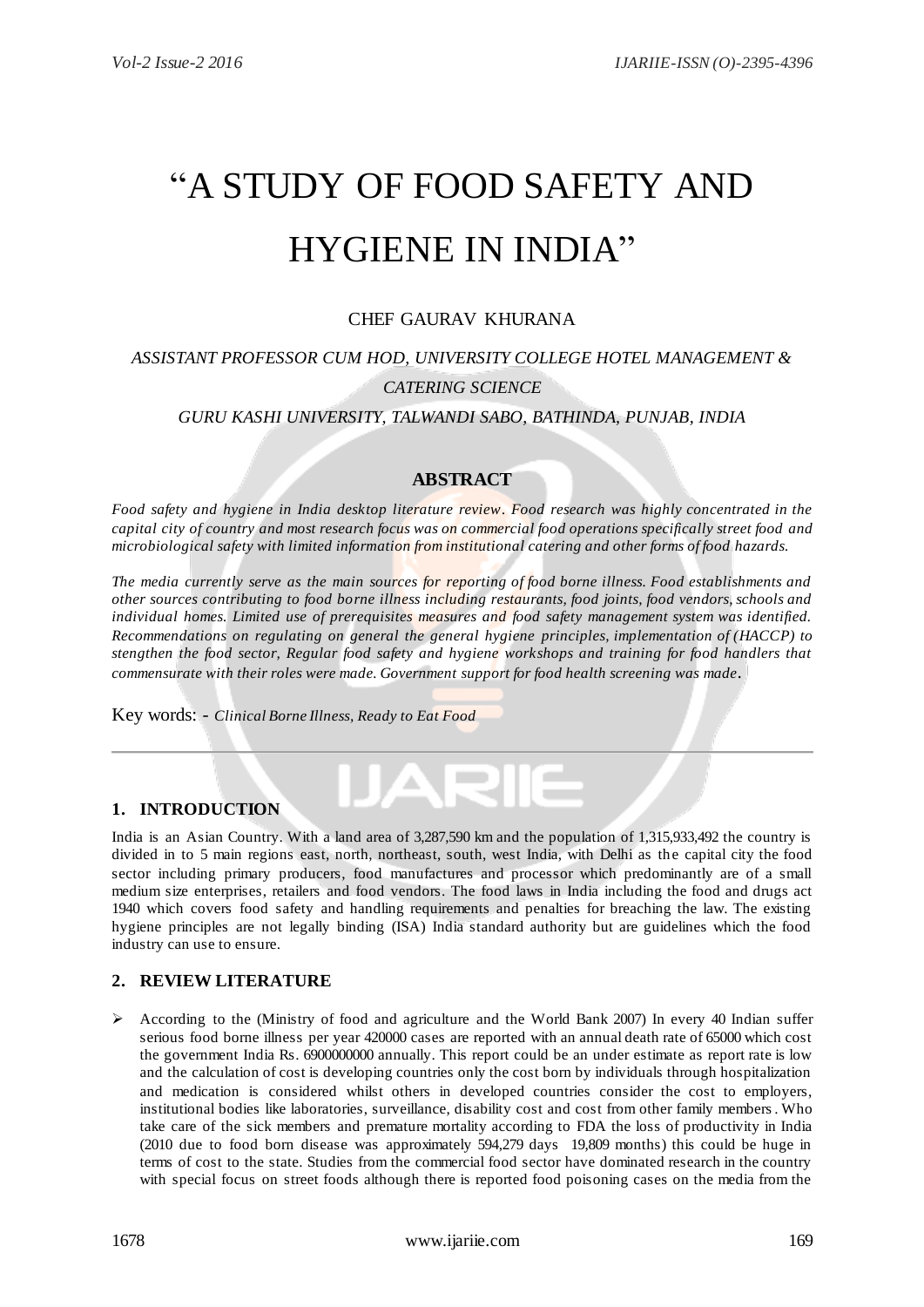institutional setups specifically schools. In 2012 reported that a study on microbiological food safety is one on the decline and highly centred in the capital city in the country. Although all food hazards are detrimental to the health of consumers and require monitoring and the control in the country, currently microbiological hazards in ready to eat foods and comical hazards mostly pesticides from agriculture product including fresh vegetable and fruits have been highlighted (Amoah, Abaidoo, & Ntow, 2006;Bempah, Donkor, Agei, Buah-Kwofie, & Boateng, 2011; Feglo &Sakyi, 2012; Mensah, Yeboah-Manu, Owusu-Darko, & Ablordey,2002). There is minimal information on physical contaminants / hazards, food allergy and injuries caused by these. This could be due to less awareness and or lack of public education of these hazards. The FAO/WHO, 2005 regional report on food safety for Africa recorded microbiological hazards as the most eminent risk from street foods but also reported the danger of high levels of heavy metals including lead, cadmium, arsenic, mercury and copper and also pesticide residues from utensils, raw materials or transport methods used. This work looks at food safety and hygiene report in India.

- $\triangleright$  Desk top review of literature was carried out. Search was conducting using mainly Google search engine with phrases including "food safety in India" food hygiene in India. Food hygiene training India and list of food poisoning in India journals used includes food control, internet journal of food safety. Food and nutrition science, food and public health, food science and technology, journal of infection in developing countries, journal of urban health and Africa journal of food agriculture nutrition and development professional sites included world health organisation (WHO), India health service and oxford library. Media sources were used for individual case of food poisoning in homes, commercial and institutional setup. Data used range from 1999 to 2013.
- $\triangleright$  Report from media and scholarly research articles

# The report says

|             | Samples tested | Adulterated/<br><b>Misbranded</b> | <b>Convictions</b> | Penalties/<br><b>Amount raised</b>    |
|-------------|----------------|-----------------------------------|--------------------|---------------------------------------|
| Chandigarh  | 102            | 5                                 | no mention         | 5/₹1.5 lakh                           |
| Punjab      | 7,860          | 1,458                             | 82                 | no mention                            |
| Haryana     | 989            | 105                               | 6                  | ₹1,500                                |
| HP          | 725            | 461                               | 18                 | ₹8.88 lakh                            |
| JK          | 2,462          | 621                               | 243                | ₹19.76 lakh                           |
| Uttarakhand | 1,356          | 233                               | 0                  | 80/₹5.06 lakh<br><b>SOURCE: FSSAI</b> |

## **Aditi Tandon Tribune News Service New Delhi, December 3**

#### **Table: 2.1**

Two in every 10 food samples tested for quality over the past year have been found to be either adulterated or misbranded, revealing alarming trends in the country"s food safety sector. What"s worse, conviction rate in these cases of poor food quality has been less than 10 per cent, meaning only one in every 10 cases of food adulteration and misbranding are ending in convictions.

These trends are contained in the Food Safety and Standards Authority of India (FSSAI)"s Annual Public Laboratory Testing Report 2014-2015, which shows that food testing labs under the regulatory network analysed 74,010 food samples for quality and mandatory health disclosures over the past year and found 14,599 of these either adulterated or misbranded. This implies 20 per cent of all samples failed the test of quality and branding regulations.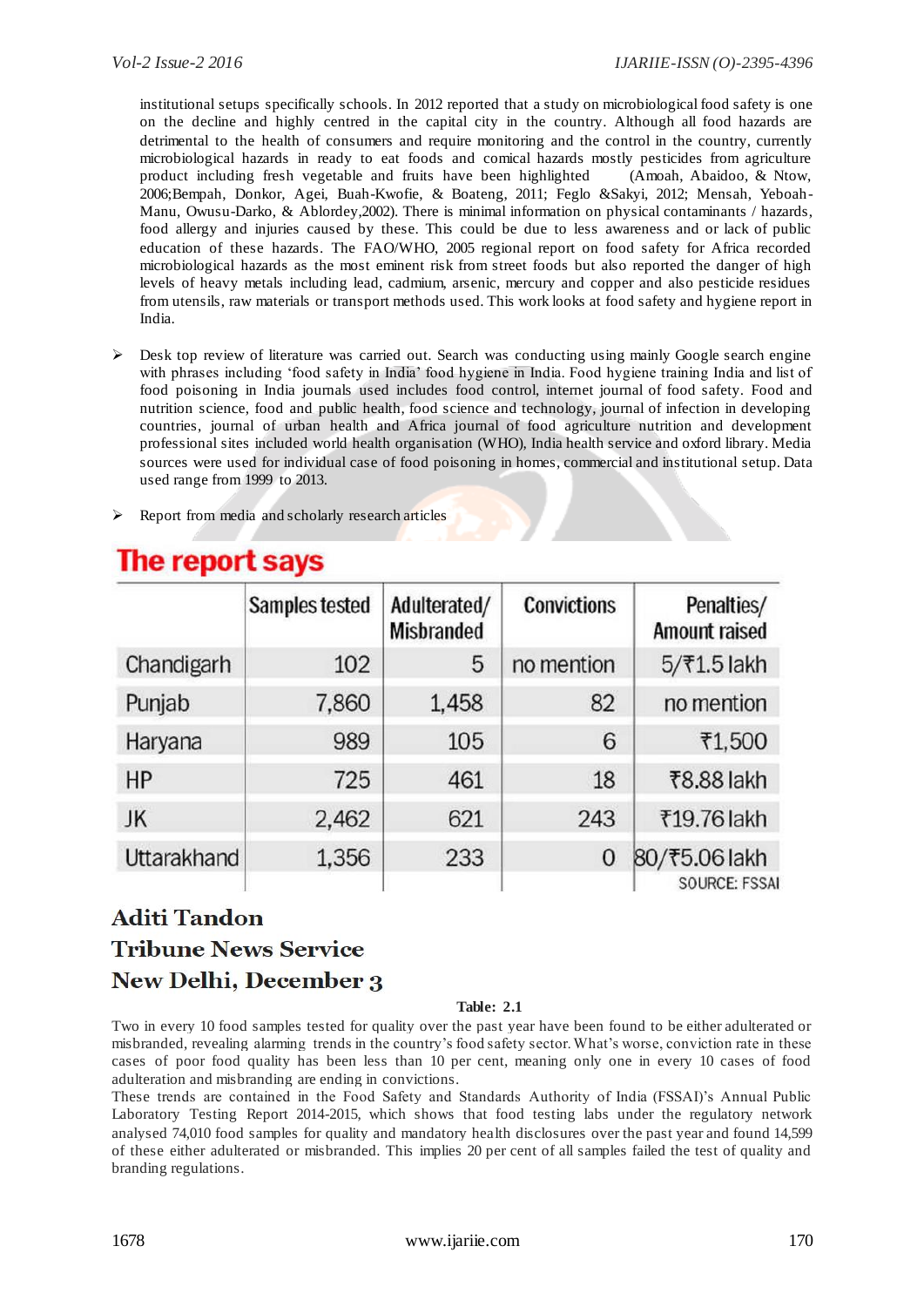Research Reports From Food Scientist In The Country

Food hygiene practices among food handlers, mostly food vendors and catering services have been reported to br below standard ((Addo, Mensah, Bonsu, & Akyeh, 2007; Afoakwa, 2005; Feglo &Sakyi, 2012; Tomlins et al., 2002).

Hospitality industry has been around hotels, restaurants, and street food vendors mostly in the capital city. High levels of total bacterial counts in street food beyond the acceptable reference figures < 105 Colony Forming Units (CFU) g\_1 set by the Indian Standards Authority for Ready to Eat Foods. The food safety and standards authority of India **(FSSAI)** is an agency of the ministry of health and family welfare, government of India. The FASSI is responsible for protecting and promoting public health though the regulation and supervision of food safety. The FSSAI has been established under the food safety and standards Act, 2006 which is a consolidating statute related to food safety and regulation in India.

 $\triangleright$  The FASSAI is led by a non –executive chairperson appoint by the central government from amongst the persons of eminence in the field of food science or from amongst the person from the administration who have been associated with the subject and is either holding or has held the position of not below the rank of secretary to the government of India. Mr. Ashish Bahuguna is the current chairperson. The FSSAI has its headquarters at New Delhi the agency also has 8 regional offices located in Delhi, Chandigarh, Lucknow, Guwahati, Mumbai, Kolkata, Cochin and Chennai.

#### **3. OBJECTIVE OF THE STUDY**

- 1. To study about the clinically borne illness disease in food hygiene.
- 2. To study and analysis about the ready to eat food under the food safety.

#### **4. RESEARCH METHODOLOGY**

My Project Report is basically based on **Exploratory Research Techniques** as I have worked on already existing data. In this report I have evaluate and analysis the data to get the conclusion when are based on exiting data.

#### **5. ANALYSIS AND INTERPREATATION**

#### **5.1** Clinical Borne Illness

Food safety the food and drugs authority (FDA) is a national regulatory body under the ministry of health with the responsible of implementing food polices and ensuring the safety and wholesomeness of food for consumers ( FDA) Roles including food manufacturing and processing site inspection, licensing, product registration and monitoring they also provide good hygiene. Practise training for food handlers. The India standard author develops and promotes international and locally acceptable standards for the industry. Other sporting agencies including the ministry of health, ministry of health agriculture, Indian tourist board and the environment agency. The government of India is also given directives to the local authorities including metropolitan assemblies and their districts to actively control and monitor food safety practise of food vendors. Who are individual or group of people who sell ready to eat food at readily accessible areas including caterers, night club, beer bars, chop bars, cold store, hotels and restaurants operations and bagged wate r processors.



**Fig: 5.1.1**

The water and food hygiene unit of the environmental health department of the districts is responsible for the health monitoring and certification of food vendors. This is subject to renewal on a yearly basis world health organisation report of high levels of diarrhoeal cases of which a higher percentage are due to food and water borne infections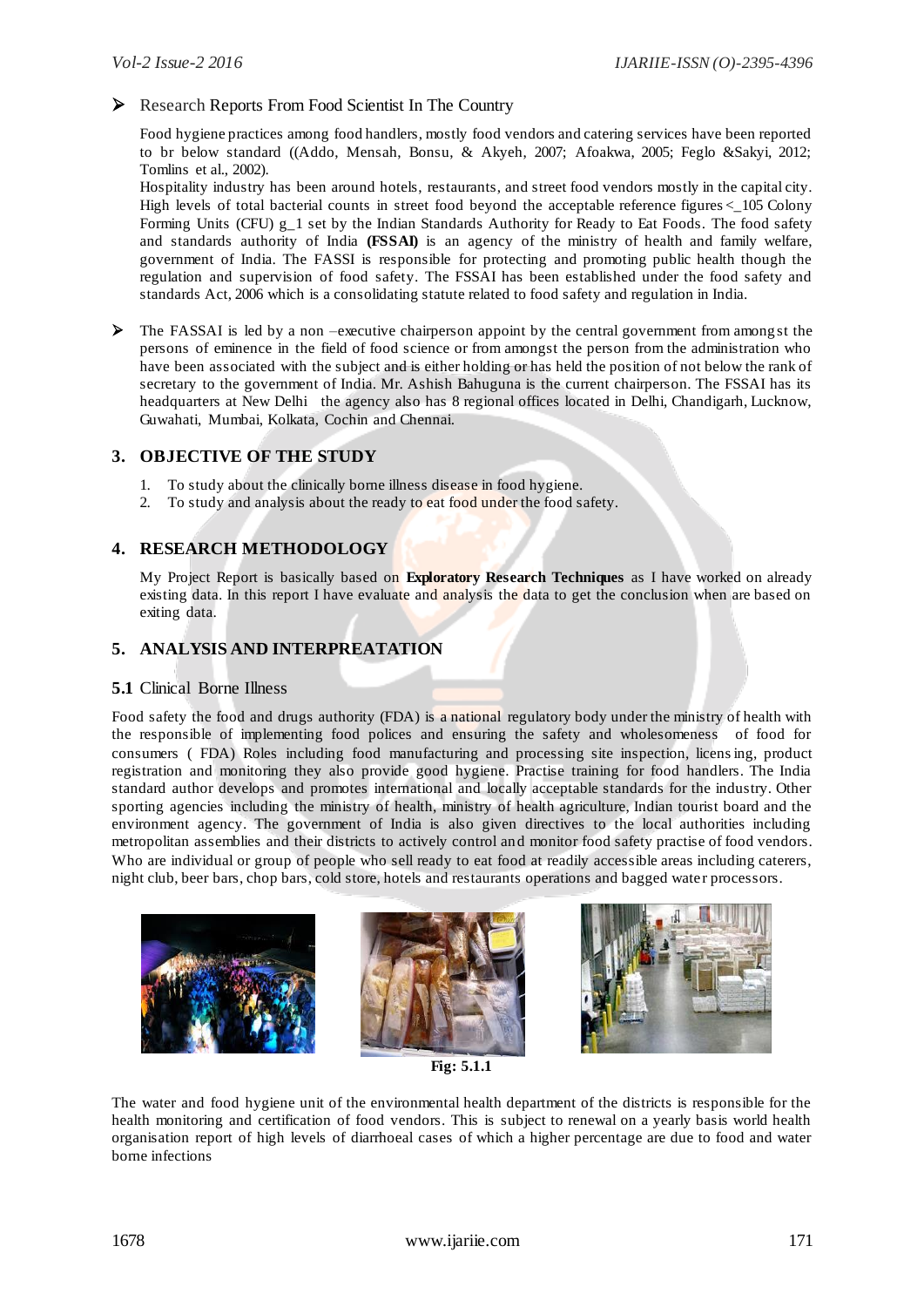

#### **Table of Clinical Borne Illness**

#### **5.2** Ready to eat (RTE) food and processed foods with needed control

Selected food for hazards analysis by research revealed varying microbiological contamination levels ( addo et al.2007 feglo and sakyi 2012 tomlins 2013) food from hotels sampled in Delhi showed acceptable levels whiles street food from the same city had detectable levels of enteric pathogens. Kenkey due to low PH was reported to be a low risk food in terms of microbial load (cooked rice and beans mixed) had a similar report but both could be contaminated with lead above the acceptable levels of 0.2 mg/kg due to usage of informally manufactured pots that could have lead levels as high as 419 mg/kg causing cumulative harm. Fufu due to its method of preparation had Escherichia coli and detectable staphylococcus (bacteria) aureus. Similar reports were made on high risk street foods in Delhi. Food studies including ice kenkey coca cola, fufu, ready to eat food, red pepper sauces, salad, and pasta. All had plate count level above the acceptable national standard of \_5.0 log10 cfu/ml (Feglo & Sakyi, 2012). Enteric bacterial were also isolated.

#### **5.3** Some Recommendation from Research out Put

Training of personnel in food safety and hygiene was highly recommendation across board. Training is a fundamental requirement for food safety management system and it is legal requirement. Table of Selected Food research articles and recommendations

| Authors        | Year | Title                | Finding and recommendation          | Journal             |
|----------------|------|----------------------|-------------------------------------|---------------------|
| Tortoe et al.  | 2013 | Systematic Approach  | Modules developed for RTE           | Food and Public     |
|                |      | for the              | street foods in Accra.              | Health. 2013.       |
|                |      | Management and       | Microbiological survey showed       | 3(1):59e67          |
|                |      | control of           | that some street foods              |                     |
|                |      | food safety for the  | are intrinsically safer than others |                     |
|                |      | street/              | thus requiring                      |                     |
|                |      | informal food sector | Systems of control. Intensified     |                     |
|                |      | in Ghana             | training of street food             |                     |
|                |      |                      | vendors and consumers created       |                     |
|                |      |                      | awareness of the                    |                     |
|                |      |                      | relationship between                |                     |
|                |      |                      | contaminated food and food          |                     |
|                |      |                      | disease                             |                     |
| Feglo and Saky | 2012 | Bacterial            | Most ready to eat food are          | Journal of medical  |
|                |      | contamination of     | contaminated with enteric           | and                 |
|                |      | street vending food  | bacteria and other pathogens at     | <b>Biomedical</b>   |
|                |      | in Kumasi,           | higher levels than                  | Sciences(2012)      |
|                |      | Ghana                | Acceptable.                         |                     |
| Johnson et al. | 2008 | A case study to      | Food safety management based        | Internet Journal of |

1678 www.ijariie.com 172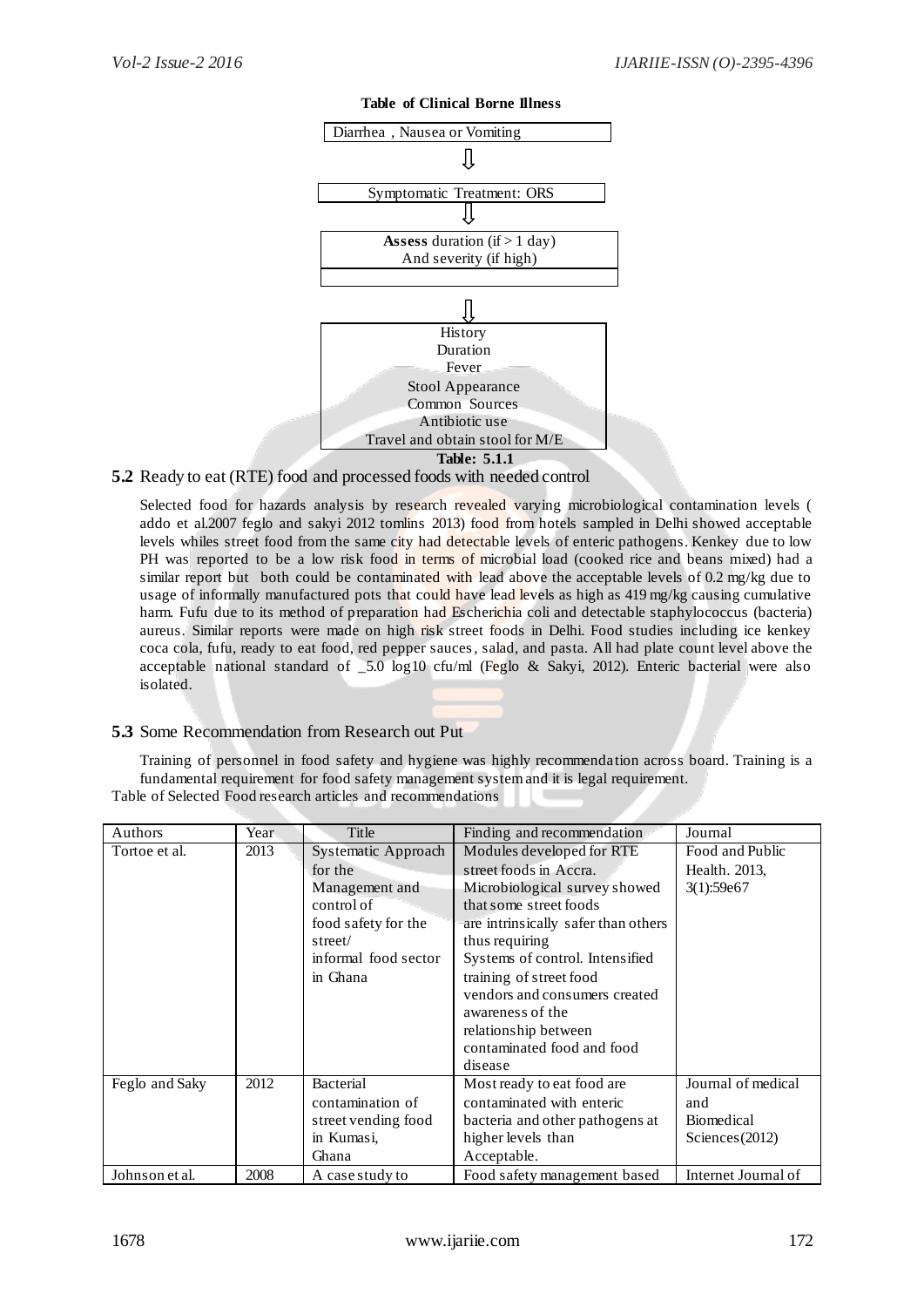|                           |      | develop an<br>appropriate quality<br>assurance<br>system for two<br>cassava-based<br>convenience foods in<br>UK | on the HACCP<br>principles is applicable to food<br>processing industry in<br>UK and HACCP Plan was<br>contingent on addressing                                                                                                                                              | Food Safety,<br>Vol. 10. 2008 p<br>81e84                                          |
|---------------------------|------|-----------------------------------------------------------------------------------------------------------------|------------------------------------------------------------------------------------------------------------------------------------------------------------------------------------------------------------------------------------------------------------------------------|-----------------------------------------------------------------------------------|
| Saba and<br>Gonzalez-Zorn | 2012 | Microbial food<br>safety in Ghanameta-<br>Analysis                                                              | Microbiological food<br>contamination in Ghana was<br>alarming. There was a<br>downward trend in research in<br>microbiological food safety and<br>a concerted effort in this<br>area was needed in Ghana to<br>help curb the incidence of<br>preventable food-borne disease | Journal of Infection<br>1n<br>Developing<br>Countries $(2012)$ ;<br>6(12):828e835 |

#### **Table: 5.3.1**

#### **5.4** Reported Ready to eat (RTE) food types and style of preparation locally.

| Food type         | <b>Ingredients</b>                                     | How prepared                                                                      | How served                                                                    |
|-------------------|--------------------------------------------------------|-----------------------------------------------------------------------------------|-------------------------------------------------------------------------------|
| Kenkey            | Corn dough                                             | Semi cooked corn dough shaped<br>in corn husk/<br>plantain leaves and boiled      | Mostly hot and intact in<br>local packaging<br>(corn husk/plantain<br>leaves) |
| Waakye            | Rice and beans                                         | Rice added to pre boiled<br>beans/cowpea and<br>boiled until soft                 | With ladles or hands of<br>food handler                                       |
| Cocoa drinks      | Cocoa powder<br>and sugar                              | Mixture of cocoa powder and<br>water; no boiling                                  | Packaged into polythene<br>bags by hand                                       |
| Red pepper sauce  | Pepper, onion,<br>salt and tomato                      | Grinding in public disc attrition<br>mills or locally<br>made clay grinders       | Served with spoon                                                             |
| Salad             | Leaves, fresh<br>vegetables                            | Washed with water and cut into<br>desired shapes<br>and sizes with knives or hand | Served with spoon or<br>hand                                                  |
| Macaroni          | Wheat flour                                            | <b>Boiled</b>                                                                     | Served with spoon or<br>hand                                                  |
| Fresh fruit juice | Individual or<br>mixed fresh fruit,<br>water and sugar | Washed, peeled and milled with<br>added water<br>and sugar                        | Poured into cups or<br>bottles by hand                                        |

**Table: 5.4.1**

#### **5.5** Possible support and interventions for India

The food industry is only as strong as its weakest link in the food chain (Taylor, 2001).

The food industry in every nation whether developed or not stand to lose if all stages in the food chain are not motivated and strengthened to use food safety approaches. The benefits of reducing hazards in food include reduced morbidity, mortality and demands on healthcare services, a reduction in absences from education or loss of productivity at work and increased consumer confidence in food safety (Food Standards Agency, 2011). The India efforts listed below could strengthen the food services and manufacturing sectors to become competitive whiles ensuring consumer safety.

- i. Continuous sensitization programmes for food handlers and consumers along the food chain of their roles on compliance with food safety requirements.
- ii. Good Hygiene Practices which are mostly called Prerequisite measures to be available and enforced as the basic requirement for food industries and vendors. These include the establishment of the following; process and facility design to acceptable standards, personal hygiene of food handlers which include effective hand washing, use of protective clothing, reporting and proper handling of infectious diseases including diarrhoea and vomiting, absence of jewellery/ self-adornment during preparation and service etc, cleaning procedures for both equipment and food environment, waste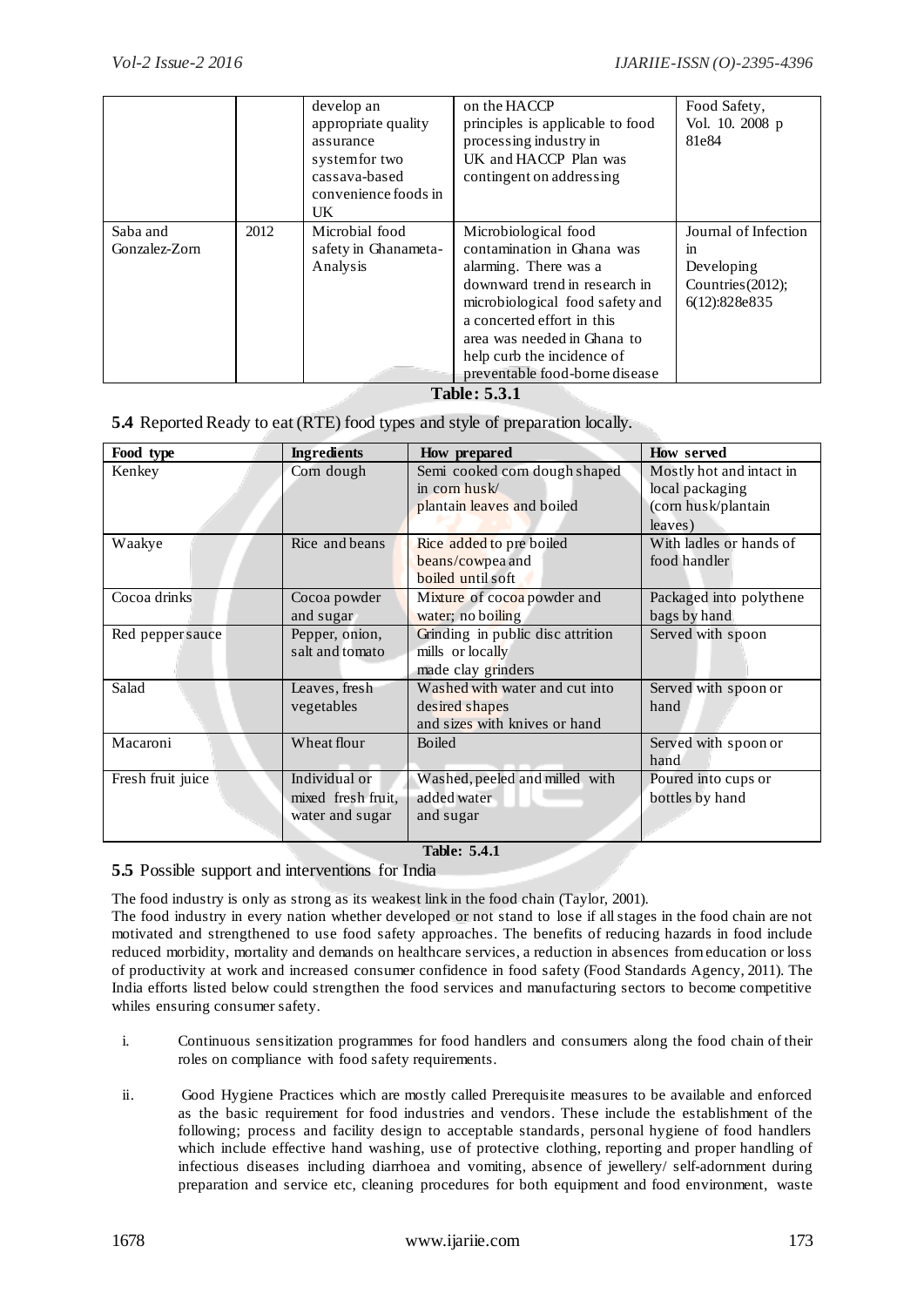management, pest control, routine training programmes for staff, planned preventive maintenance and transport, supplier and raw material monitoring and control, process control and temperature monitoring (WHO/FAO, 2009). These when available creates a safe and conducive environment for the processing and or preparation of food.

iii. HACCP which is a more flexible. Industry specific food safety tool could be made a legal requirement for manufacturing and processing industries with a given period whit in which absence could be a breach of the national law. This will help to raise the standard of operations and practices of the food industry in India to an International level (FAO/WHO, 2009), enabling them to compete in the international market.



iv. Small and Medium Size Enterprises (SMEs) support systems could be initiated by the Government's appropriate agencies and educational institutions to help them establish acceptable food safety management systems. Government and local authority's intervention in the form of free or subsidized training, developed food safety standards by **(2008)** referred to its use as contingent in addressing food safety constraints in the country. Rheinlander et al. (2008) reported of the need to include good hand hygiene and cleanliness of kitchen facilities and environment in training programmes as consumers current risk avoidance strategy of looking at appearance of food, food stands and trustworthiness of food vendors were not enough to protect them from food borne diseases.

#### **CONCLUSION**

The food industry as reported by researches has more room for improvement. Good hygiene principles need to be regulated and enforced. There is a need for introduction of standards, development on food safety management system that are suitable for the locality with continuous and intensive workshops for food handlers. Small and medium size enterprises require government special intervention in from on sponsored training publicity and other means of awareness creation there is also the need for increased public awareness on good hygiene and food safety practices that consumers should look out for apart from aesthetic attributes this will increase demand for quality and safe food, a driving force that has pushed food safety and quality system up in developed countries research in various regions and sector of the food industry was in adequate and more should be done. Every nation has regulations that are supposed to protect its people against unsafe practises in food production, and the existing agencies needs to be equipped to change control.

#### **REFERENCES**

- i. Ababio, P. F., & Adi, D. D. (2012). Evaluating food safety practices among food handlers in the Kumasi Metropolis. Internet Journal of Food Safety, 14, 35e43.
- ii. Ababio, P. F., Adi, D. D., & Commey, V. (2012). Food safety management systems, availability and maintenance among food industries in Ghana. Food Science and Technology. [www.fstjournal.org/node/add/article.](http://www.fstjournal.org/node/add/article.)
- iii. Abelson, P., Forbes, P. M., & Hall, G. (2006). The annual cost of food borne illness in Australia. Common Wealth of Australia, 1e108. [www.ag.gov.au/cca.](http://www.ag.gov.au/cca)
- iv. Ackah, M., Gyamfi, E. T., Anim, A. K., Osei, J., Hansen, J. K., & Agyeman, O. (2011). Economic profile, knowledge of hygiene and food safety practices among streetefood vendors in some parts of Accra- Ghana. Internet Journal of Food Safety, 13, 191e197.
- v. Addo, K. K., Mensah, G. I., Bonsu, C., & Akyeh, M. I. (2007). Food and its preparation conditions in hotels in Accra, Ghana. A concern for food safety. African Journal of Food Agriculture Nutrition and Development, 7(5).
- vi. Afoakwa, E. O. (2005). Enhancing the quality of school feeding programs in Ghana. Unpublished article. Legon: Department of Nutrition and Food Science.
- vii. Ministry of Food and Agriculture/World Bank. (2007). Review of food safety in